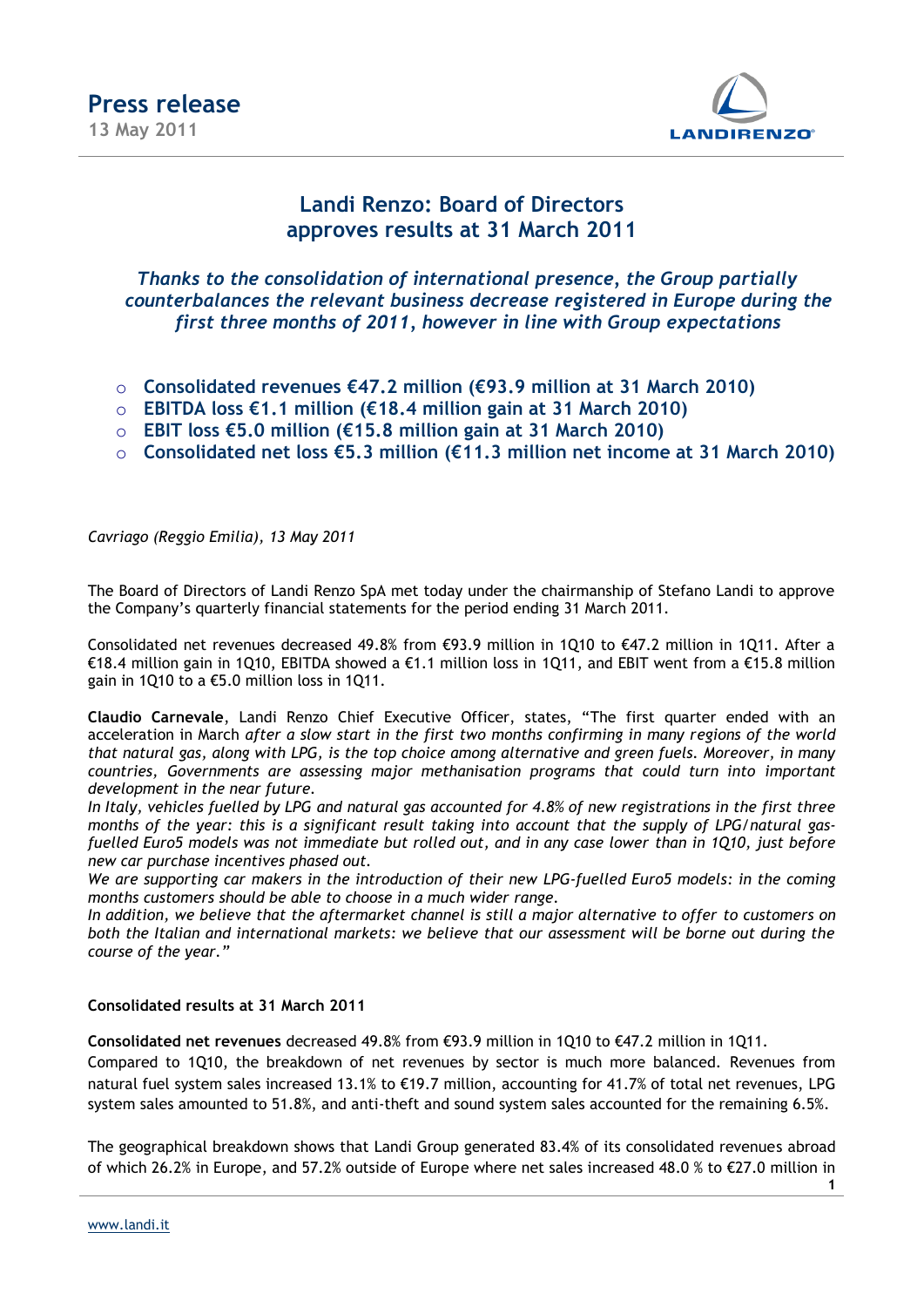

1Q11. The excellent performance outside of Europe is due to the fact that the Company was able to effectively seize new sales opportunities and take advantage of favourable market conditions. Compared to 1Q10:

- the Southwest Asian market grew 74.3%, consistent with high growth rates in the natural gas segment;
- the American market grew 45.8%, driven by the pick-up in sales, especially in Brazil and Argentina, where the Group has maintained a strong and constant presence;
- markets in the Rest of the World increased 13.7%, driven by the high demand for natural gas systems in Thailand, China, and India.

**EBITDA** showed a  $\epsilon$ 1.1 million loss compared to a  $\epsilon$ 18.4 million gain in 1Q10.

The **EBIT** loss was  $\epsilon$ 5.0 million in 1Q11 compared to a  $\epsilon$ 15.8 million gain in the year-before period.

The **net loss before taxes** was €6.4 million compared to net income before taxes of €16.4 million in 1Q10. The **consolidated net result** was a €5.3 million loss compared to net income of €11.3 million in 1Q10.

The **Net Financial Position** totalled a debt of €78.8 million. At 31 December 2010, the company reported €69.5 million in net debt, mainly due to use of cash for operations.

*The Manager in charge of preparing the financial reports, Paolo Cilloni, declares pursuant to article 154 – bis, par. 2 of Legislative Decree no. 58 of 24 February 1998 that the accounting information provided herein corresponds to the documented results and to the accounting books and entries.*

#### *This press release is also available on the company's website [www.landi.it.](http://www.landi.it/)*

#### *This press release is a translation. The Italian version will prevail*

Landi Renzo is a world leader in the sector of LPG and CNG fuel systems and components for motor vehicles. Based in Cavriago (Reggio Emilia) and with more than 50 years' experience in the sector, Landi Renzo is distinguished by the sustained growth of its revenues and the extent of its international operations, with a presence in over 50 countries and exports accounting for more than 70% of the Company's sales. Landi Renzo S.p.A. has been listed in the STAR segment of Borsa Italiana MTA market since June 2007.

#### **For further information:**

**Landi Renzo Pierpaolo Marziali Marco Fraquelli** M&A and Investor Relations Manager fraguelli@secrp.it [ir@landi.it](mailto:ir@landi.it) **Daniele Pinosa Corrado Storchi** [pinosa@secrp.it](mailto:pinosa@secrp.it) External Relations Manager Tel. +39 02.624999.1 [cstorchi@landi.it](mailto:cstorchi@landi.it) Tel. +39 0522.94.33

#### **IR Top Consulting** Floriana Vitale, Maria Antonietta Pireddu Tel. +39 02 45.47.38.84/3 [ir.landi@irtop.com](mailto:ir.landi@irtop.com)

#### **SEC Relazioni Pubbliche e Istituzionali**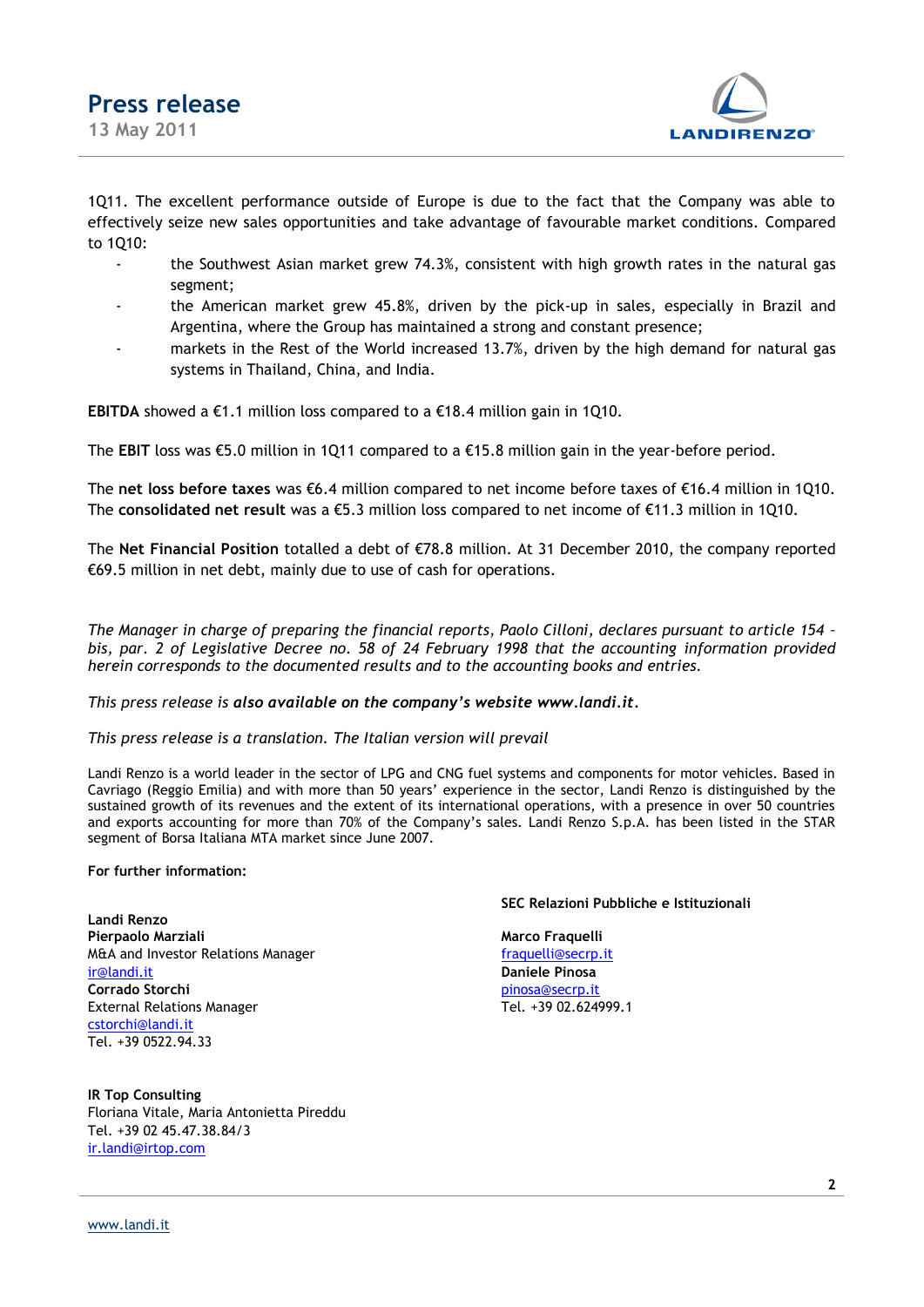

# **Landi Renzo S.p.A. consolidated balance sheet**

| <b>ASSETS (thousands of Euros)</b>               | $31 - m$ ar $-11$ | 31-Dec-10 | $31-mar-10$ |
|--------------------------------------------------|-------------------|-----------|-------------|
| Non-current assets                               |                   |           |             |
| Property, plant and equipment                    | 37.613            | 38.551    | 29.573      |
| Development expenditure                          | 5.763             | 5.563     | 4.381       |
| Goodw ill                                        | 66.225            | 66.225    | 51.961      |
| Other intangible assets with finite useful lives | 28.988            | 29.270    | 16.895      |
| Other non-current financial assets               | 281               | 288       | 195         |
| Deferred tax assets                              | 11.366            | 9.473     | 9.679       |
| <b>Total non-current assets</b>                  | 150.236           | 149.370   | 112.684     |
| <b>Current assets</b>                            |                   |           |             |
| Trade receivables                                | 65.653            | 80.185    | 119.302     |
| Trade receivables - related parties              | 902               | 712       | 58          |
| <b>Inventories</b>                               | 71.212            | 66.980    | 64.195      |
| Other receivables and current assets             | 25.120            | 21.348    | 11.344      |
| Current financial assets                         | 149               | 131       | 137         |
| Cash and cash equivalents                        | 22.757            | 26.297    | 46.499      |
| <b>Total current assets</b>                      | 185.793           | 195.653   | 241.535     |
| <b>TOTAL ASSETS</b>                              | 336.029           | 345.023   | 354.219     |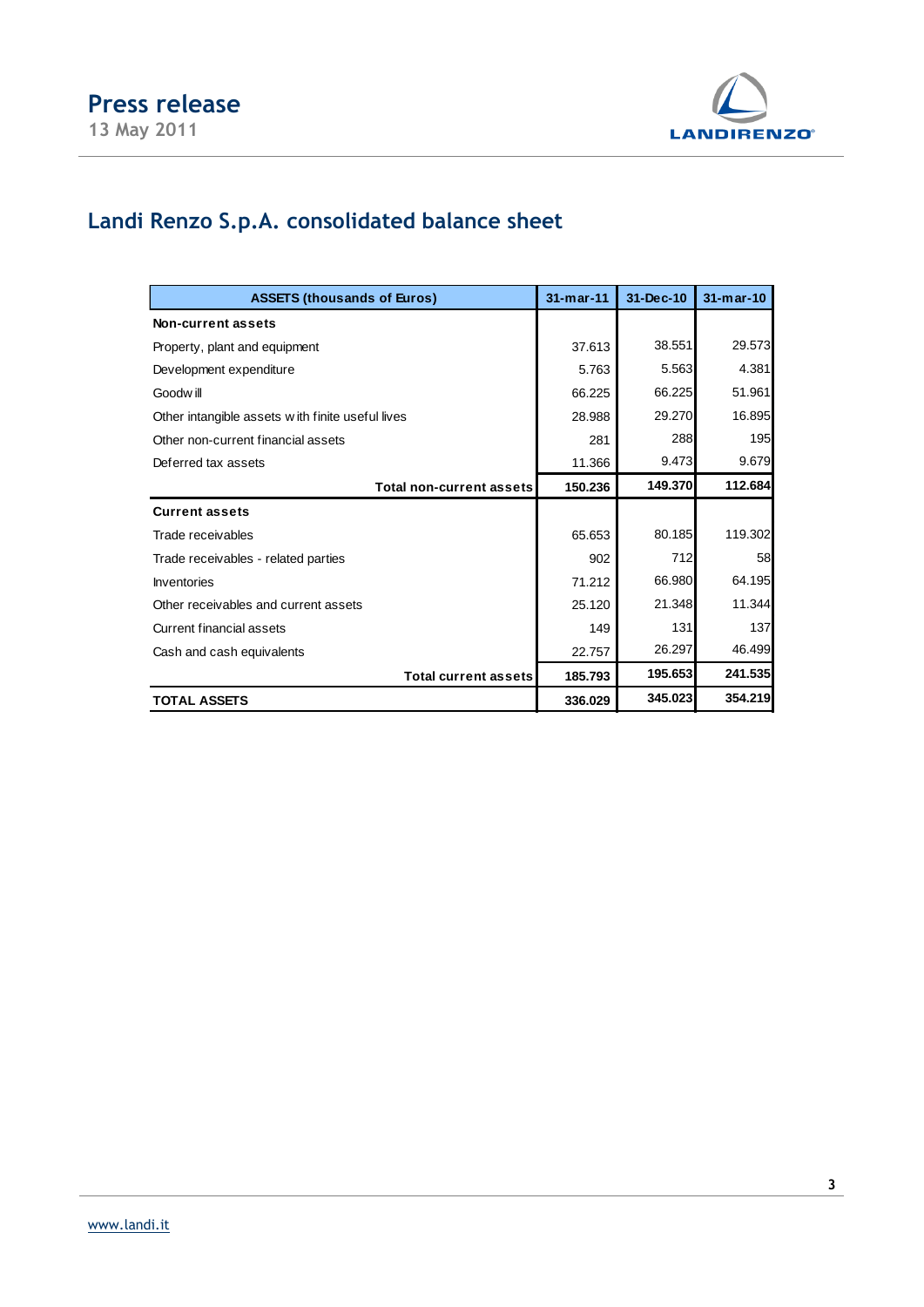## **Press release**

**13 May 2011**



| <b>EQUITY AND LIABILITIES (thousands of Euros)</b>          | $31-mar-11$ | 31-Dec-10 | $31-mar-10$ |
|-------------------------------------------------------------|-------------|-----------|-------------|
| Group shareholders' equity                                  |             |           |             |
| Share capital                                               | 11.250      | 11.250    | 11.250      |
| Other reserves                                              | 140.635     | 121.807   | 128.850     |
| Profit (loss) for the period                                | $-5.323$    | 19.459    | 11.299      |
| Total equity attributable to the shareholders of the parent | 146.562     | 152.516   | 151.399     |
| <b>Minority interests</b>                                   | 643         | 759       | 606         |
| <b>TOTAL EQUITY</b>                                         | 147.205     | 153.275   | 152.005     |
| <b>Non-current liabilities</b>                              |             |           |             |
| Bank loans                                                  | 64.016      | 66.637    | 50.834      |
| Other non-current financial liabilities                     | 72          | 173       | 295         |
| Provisions for risks and charges                            | 4.987       | 4.753     | 3.424       |
| Defined benefit plans                                       | 3.139       | 3.153     | 2.588       |
| Deferred tax liabilities                                    | 11.473      | 11.310    | 6.551       |
| <b>Total non-current liabilities</b>                        | 83.687      | 86.026    | 63.692      |
| <b>Current liabilities</b>                                  |             |           |             |
| Bank overdrafts and short-term loans                        | 36.920      | 28.407    | 19.889      |
| Other current financial liabilities                         | 508         | 560       | 170         |
| Trade payables                                              | 55.097      | 64.474    | 102.292     |
| Trade payables - related parties                            | 154         | 354       | 3.232       |
| <b>Tax liabilities</b>                                      | 4.495       | 4.345     | 7.132       |
| Other current liabilities                                   | 7.963       | 7.582     | 5.807       |
| <b>Total current liabilities</b>                            | 105.137     | 105.722   | 138.522     |
| <b>TOTAL LIABILITIES AND EQUITY</b>                         | 336.029     | 345.023   | 354.219     |